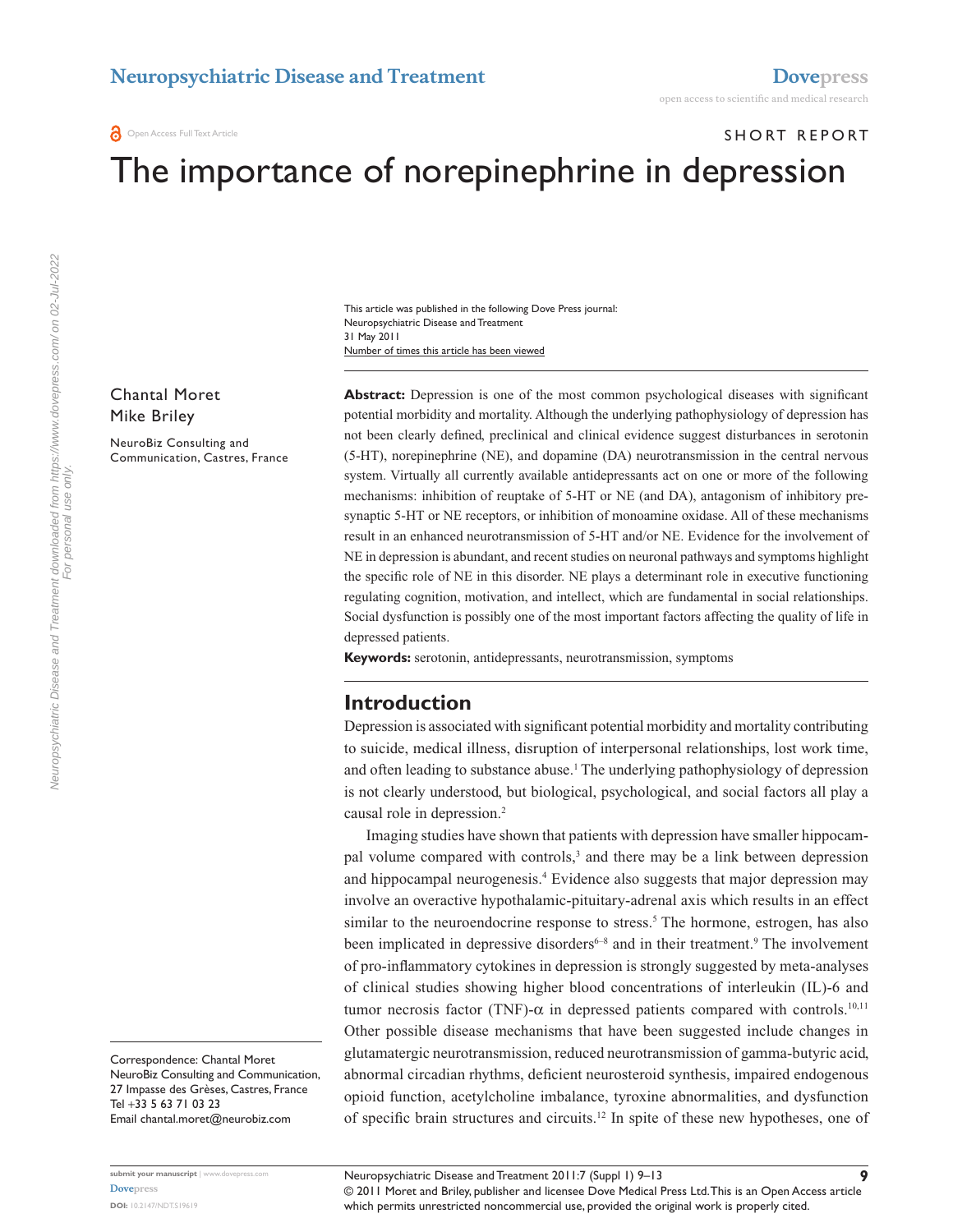the oldest, the monoamine hypothesis which postulates a deficiency of serotonin (5-HT) and/or norepinephrine (NE) neurotransmission in the brain, $13,14$  is still driving clinical development of new antidepressants. Virtually all currently available antidepressants act on one or more mechanisms compatible with the monoamine hypothesis: inhibition of reuptake of 5-HT or NE; antagonism of presynaptic inhibitory 5-HT or NE receptors; or inhibition of monoamine oxidase. All of these mechanisms result in an enhanced neurotransmission of 5-HT and/or NE. The confirmation of the clinical activity of these antidepressants has done much to reinforce the monoamine hypothesis.

An association of specific features and symptoms of depression and a deficiency or dysfunction of certain neurotransmitters has been proposed.15 Thus, a 5-HT deficiency is related to anxiety, obsessions, and compulsions; reduced NE neurotransmission is associated with decreased alertness, low energy, problems of inattention, concentration, and cognitive ability; while dysfunctional dopamine (DA) activity is implicated in problems of motivation, pleasure, and reward. Interestingly, increased 5-HT activity can be associated with certain symptoms such as fatigue.16

Evidence for the involvement of 5-HT in depression has been the subject of numerous studies.<sup>17</sup> The role of NE<sup>15,18</sup> and DA19,20 has been less extensively studied. This review briefly summarizes the involvement of NE in depression, highlighting the importance of the relationship between NE pathways and specific symptoms.

# **Evidence for the involvement of NE in depression**

Several lines of evidence suggest that NE is a neurotransmitter of major importance in the pathophysiology and treatment of depressive disorders.21

- 1. NE projections from the locus coeruleus innervate the limbic system, which is implicated in the regulation of emotions.
- 2. Numerous differences have been found in elements of the NE system in postmortem brains from depressed patients and healthy controls.
- 3. Genetic studies show that mice with genetically engineered functional enhancement of the NE system are protected from stress-induced depression-like behaviors.
- 4. Experimental depletion of NE in the brain results in a return of depressive symptoms after successful treatment with NE antidepressant drugs.
- 5. Therapeutic agents which specifically increase NE activity are effective antidepressants.

### NE neuroanatomy

Noradrenergic pathways in the brain arise from the cell bodies in the locus coeruleus and project to different cerebral regions and to the spinal cord (Figure 1). In addition to major projections to the frontal cortex, NE neurons project to the limbic system, whose various components such as the amygdala, hippocampus, and hypothalamus are implicated in emotion and cognition as well as a number of functions modified in depressed patients such as appetite, response to pain, levels of pleasure, sexual satisfaction, and aggressive behavior.22

Imaging studies indicate that major depression is associated with abnormal metabolism in limbic and paralimbic structures of the prefrontal cortex. This abnormal metabolism is normalized in the amygdala and prefrontal cortex in patients showing a persistent antidepressant response.<sup>22</sup>

Stahl<sup>23</sup> has suggested that it can be instructive to consider brain neuroanatomy in terms of specific functional centers (Table 1).23–26 The "emotional" and "somatic" centers in the brain receive projections from both NE and 5-HT as well as DA pathways. The "cognitive" centers, on the other hand, receive input only from NE as well as DA and histaminergic projections, but not 5-HT projections.23–26

Executive function is a complex organization of higher mental functions that process mental and environmental input to enable efficient problem-solving capacity in a way that is acceptable to both the individual and society. It includes inhibition of irrelevant or unacceptable behavior, the suppression of nonpertinent information, the regulation of verbal and nonverbal working memory, self-regulation of affect, motivation and arousal, planning, decision-making, self-monitoring of the problem-solving process, and self-evaluation of the results of the action taken. Anatomically, this occurs in the prefrontal lobe of the cortex and its afferent and efferent



**Figure 1** Sagittal section of the human brain, showing the principal noradrenergic pathways.

Adapted with permission from Moret C. Understanding neurotransmission in the brain. Available from: [http://www.psy-world.com/unt\\_noradr.htm](http://www.psy-world.com/unt_noradr.htm).

**[Dovepress](www.dovepress.com)**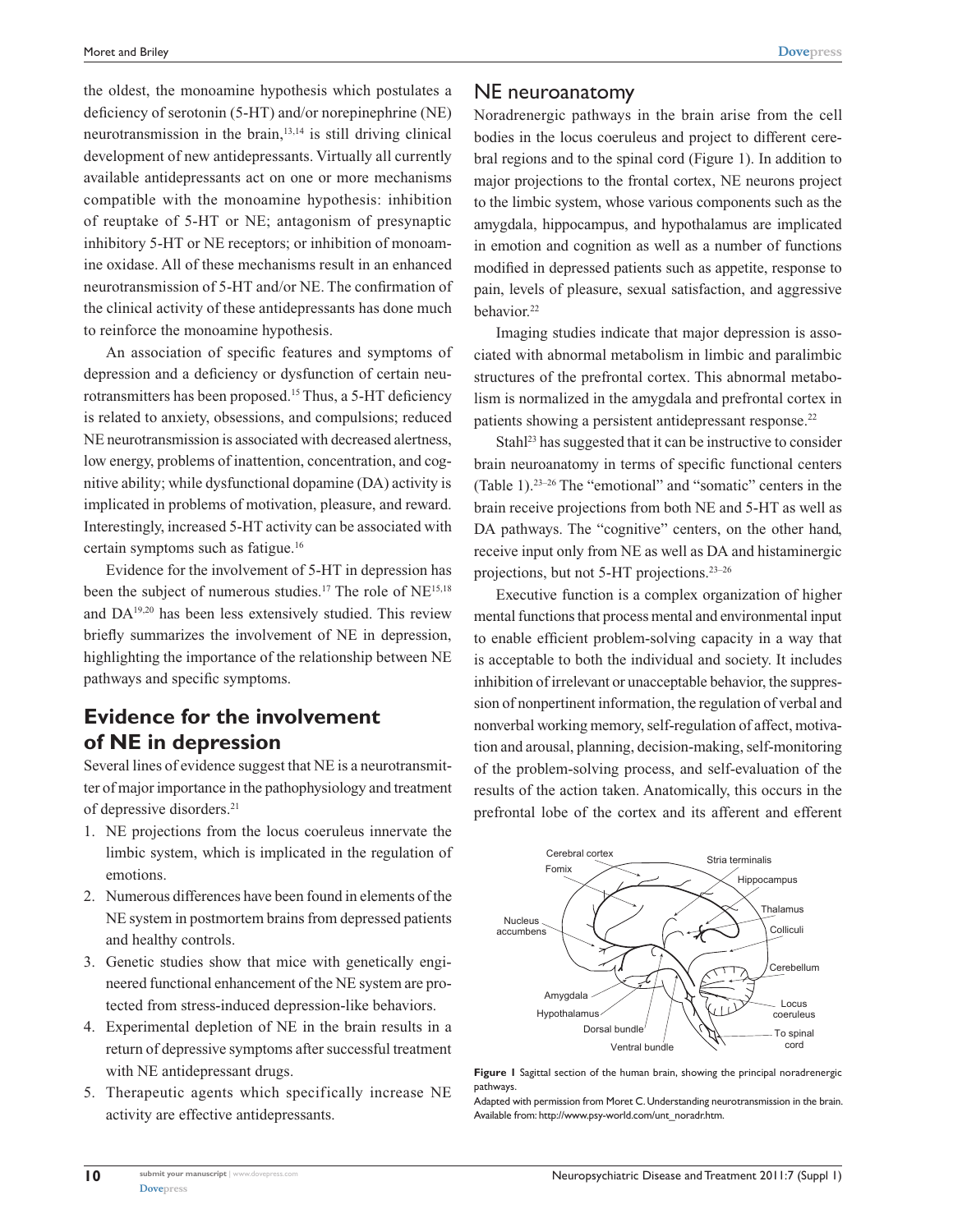#### **Table 1** Neuronal projections to different brain "centers"

#### **Emotional centers**

NE projections from the locus coeruleus to the hypothalamus NE projections from the locus coeruleus to the amygdala and prefrontal cortex

5-HT projections from the midbrain raphe to the hypothalamus 5-HT projections from the midbrain raphe to the amygdala and prefrontal cortex

DA projections from the ventral tegmentum to the nucleus accumbens

#### **Somatic centers**

NE projections from the locus coeruleus to the hypothalamus NE projections from the locus coeruleus to the cerebellum NE projections from the locus coeruleus to the spinal cord 5-HT projections from the midbrain raphe to the hypothalamus 5-HT projections from the midbrain raphe to the striatum 5-HT projections from the midbrain raphe to the spinal cord DA projections from the substantia nigra to the striatum

#### **Cognitive centers**

NE projections from the locus coeruleus to the dorsolateral prefrontal cortex

DA projections from the ventral tegmentum to the dorsolateral prefrontal cortex

Histamine projections from the hypothalamus to the dorsolateral prefrontal cortex

**Source:** Summarized from references 23–26.

**Abbreviations:** 5-HT, serotonin; DA, dopamine; NE, norepinephrine.

structures involving the neurotransmitters NE and DA and to a lesser degree acetylcholine and 5-HT.27

Executive function is also fundamental to social relationships. Social dysfunction in depression is possibly one of the most important factors affecting the quality of life of patients. Considerable clinical data suggest the importance of NE in the improvement of clinical dysfunction in depression.28

# Biochemical differences between depressed patients and healthy controls

An early study<sup>29</sup> found increased β-adrenergic receptor binding in the frontal cortex of suicide victims. More recently, post-mortem and functional imaging studies in the prefrontal cortex of depressed suicide victims have shown altered density and sensitivity of  $\alpha_{2A}$ -adrenoceptors which modulate NE release.30–32 In addition, decreased NE transporter binding has been reported in locus coeruleus of postmortem samples from subjects diagnosed with major depression.<sup>33</sup> Alterations in putative peripheral markers of central NE function, such as  $\alpha$ <sub>2</sub>-adrenoceptor density in platelets, have also been found in depressed patients.34,35 These modifications may all be part of the primary causal physiopathology of depression. Alternatively, at least some of them could be the result of compensatory modifications resulting from changes of NE neurotransmission in depressed patients. Whatever the interpretation, these data imply an important role for NE in depression.

## Genetic studies of NE function

Genetic studies of NE function have indicated the multiple roles that NE plays in normal and pathological states. Functional deletion (knockout) of the NE transporter in mice results in increased extracellular levels of NE.36 This model functionally mimics the therapeutic effects of selective NE antidepressants. Recently, this model has shown that NE transporter (NET) knockout mice are resistant to the stress-induced depressive-like changes in behavior and brain neurotrophin expression that are seen in wild-type mice.<sup>37</sup> Human genetic studies have shown that variations in the gene coding for NET which alter neurotransmitter release are related to individual differences in behavior and susceptibility to depression.<sup>38</sup> The polymorphism, NET-T182C, for example, is associated with an increased susceptibility to depression.<sup>39</sup>

Catechol-O-methyltransferase (COMT) 158Val/Met is a polymorphism of a major enzyme in catecholamine inactivation. The alleles encoding Val and Met are associated with relatively high and relatively low COMT activity, respectively. The Val/Val genotype, a high-activity COMT genotype, was significantly less frequent in male suicide completers than in male controls.40 An association of 158Val/Met polymorphism with major depression is still unclear, since some studies have found the Met allele (low COMT activity) to be associated with major depression<sup>41</sup> while others have not.<sup>42,43</sup>

# NE depletion studies

Studies in depressed patients in remission and no longer taking medication have shown that a drastic reduction of NE levels (by inhibition of the key synthetic enzyme, tyrosine hydroxylase, with α-methyl-p-tyrosine) results in a rapid reappearance of depressive symptoms. Interestingly, however, catecholamine depletion in healthy control volunteers does not result in depressed mood.<sup>18,44,45</sup>

# Clinical activity of noradrenergic antidepressants

A considerable proportion of patients fail to respond adequately to selective serotonin reuptake inhibitors (SSRIs). Analysis of the unresolved symptoms suggests that a specific set of symptoms related to decreased positive affect respond poorly to serotonergic antidepressants, namely loss of pleasure, loss of interest, fatigue, and loss of energy.<sup>46</sup> There is evidence to suggest that antidepressants that enhance NE and DA activity offer a therapeutic advantage over 5-HT antidepressants in the treatment of symptoms associated with reduced positive affect.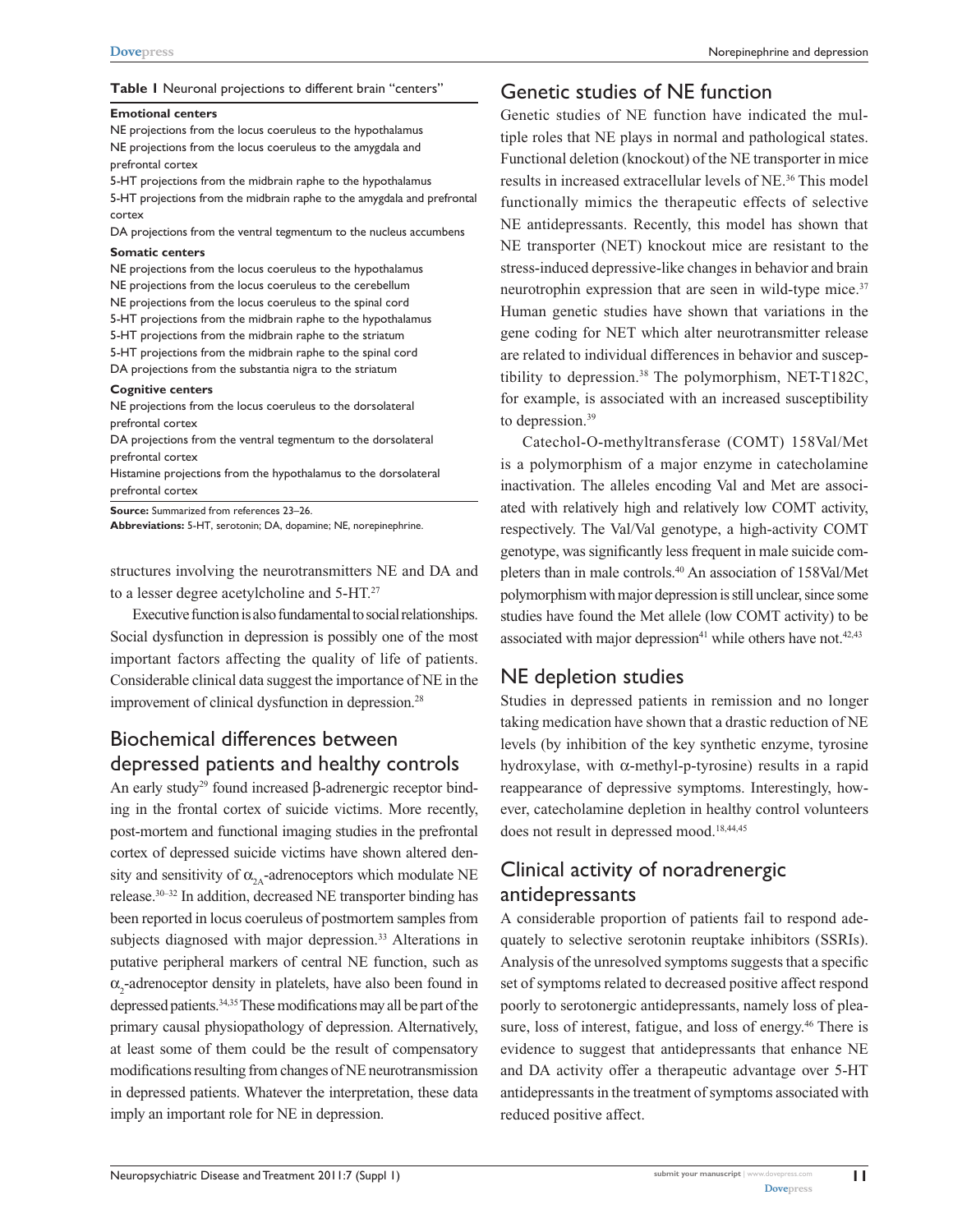The undisputed antidepressant action of NE-selective tricyclic antidepressants such as desipramine and nortriptyline suggests a major involvement of NE neurotransmission in depression, although these compounds or their metabolites also have some action on the 5-HT system. The selective NE reuptake inhibitor, reboxetine, has demonstrated equivalent efficacy to the TCA (tricyclic antidepressants) in some studies<sup>47,48</sup> and is approved as an antidepressant in Europe but not in the USA. A recent publication<sup>49</sup> suggests, however, that there may be considerable publication bias and that if unpublished studies are also considered, the antidepressant activity is unclear.

The SNRIs (serotonin and norepinephrine reuptake inhibitors) venlafaxine, milnacipran, and duloxetine show at least equivalent antidepressant efficacy to the SSRIs, and there is evidence that they may be more effective than the SSRIs in achieving remission.<sup>50</sup>

## **Conclusion**

Although 5-HT has been the most studied neurotransmitter in depression, converging lines of evidence suggest that NE is of major importance in the pathophysiology and treatment of depressive disorder. NE projections from the locus ceoruleus innervate the limbic system, which is implicated in the regulation of emotions and cognition. Substantial functional biochemical differences exist in the NE system in postmortem brains from depressed patients and healthy controls. Genetic manipulation of the NE system that increases NE neurotransmission protects animals from stress-induced depressive behavior, while chemical manipulation that depletes the brain of NE increases the susceptibility of recovered depressed patients to a depressive relapse. Therapeutic agents which specifically increase NE activity are effective antidepressants, and there is evidence that those acting simultaneously on 5-HT and NE neurotransmission may have an antidepressant action superior to SSRIs.50

## **Disclosure**

Dr Chantal Moret has no potential conflict of interest. Dr Mike Briley is a consultant for Pierre Fabre Médicament, Asahi Kasei Pharma, Germania Pharmaceutica, Janssen Pharmaceutica, and Cypress BioScience.

# **References**

- 1. Halverson JL. Depression. [http://emedicine.medscape.com/article/286759](http://emedicine.medscape.com/article/286759-overview (2010)) [overview \(2010\).](http://emedicine.medscape.com/article/286759-overview (2010))
- 2. United States Surgeon General. Mental Health: A Report of the Surgeon General – Chapter 2 The fundamentals of mental health and mental illness 1999. Available from: [http://www.surgeongeneral.gov/library/](http://www.surgeongeneral.gov/library/mentalhealth/pdfs/c2.pdf) [mentalhealth/pdfs/c2.pdf.](http://www.surgeongeneral.gov/library/mentalhealth/pdfs/c2.pdf) Accessed April 11, 2011.
- 3. Videbech P, Ravnkilde B. Hippocampal volume and depression: a metaanalysis of MRI studies. *Am J Psychiatry*. 2004;161:1957–1966.
- 4. Sen S, Duman R, Sanacora G. Serum brain-derived neurotrophic factor, depression, and antidepressant medications: meta-analyses and implications. *Biol Psychiatry*. 2008;64:527–532.
- 5. Monteleone P. Endocrine disturbances and psychiatric disorders. *Curr Opin Psychiatry*. 2001;14:605–610.
- 6. Cutter WJ, Norbury R, Murphy DG. Oestrogen, brain function, and neuropsychiatric disorders. *J Neurol Neurosurg Psychiatry*. 2003; 74:837–840.
- 7. Douma SL, Husband C, O'Donnell ME, Barwin BN, Woodend AK. Estrogen-related mood disorders reproductive life cycle factors. *Adv Nurs Sci*. 2005;28:364–375.
- 8. Lasiuk GC, Hegadoren KM. The effects of estradiol on central serotonergic systems and its relationship to mood in women. *Biol Res Nurs*. 2007;9:147–160.
- 9. Estrada-Camarena E, López-Rubalcava C, Vega-Rivera N, Récamier-Carballo S, Fernández-Guasti A. Antidepressant effects of estrogens: a basic approximation. *Behav Pharmacol*. 2010;21: 451–464.
- 10. Dantzer R, O'Connor JC, Freund GG, Johnson RW, Kelley KW. From inflammation to sickness and depression: when the immune system subjugates the brain. *Nat Rev Neurosci*. 2008;9:46–56.
- 11. Dowlati Y, Herrmann N, Swardfager W, et al. A meta-analysis of cytokines in major depression. *Biol Psychiatry*. 2010;67:446–457.
- 12. Perovic´ B, Jovanovic´ M, Miljkovic´ B, Vezmar S. Getting the balance right: established and emerging therapies for major depressive disorders. *Neuropsychiatr Dis Treat*. 2010;6:343–364.
- 13. Belmaker RH, Agam G. Major depressive disorder. *N Engl J Med*. 2008;358:55–68.
- 14. Krishnan V, Nestler EJ. The molecular neurobiology of depression. *Nature*. 2008;455:894–902.
- 15. Nutt DJ. Relationship of neurotransmitters to the symptoms of major depressive disorder. *J Clin Psychiatry*. 2008;69 Suppl E1:4–7.
- 16. Marin H, Menza MA. The management of fatigue in depressed patients. *Essent Psychopharmacol*. 2005;6:185–192.
- 17. Cowen PJ. Serotonin and depression: pathophysiological mechanism or marketing myth? *Trends Pharmacol Sci*. 2008;29:433–436.
- 18. Delgado PL, Moreno FA. Role of norepinephrine in depression. *J Clin Psychiatry*. 2000;61 Suppl 1:5–12.
- 19. Dunlop BW, Nemeroff CB. The role of dopamine in the pathophysiology of depression. *Arch Gen Psychiatry*. 2007;64:327–337.
- 20. Montgomery SA. The under-recognized role of dopamine in the treatment of major depressive disorder. *Int Clin Psychopharmacol*. 2008;23:63–69.
- 21. Stahl SM. *Stahl's Essential Psychopharmacology: Neuroscientific Basis and Practical Applications*. 3rd ed. New York, NY: Cambridge University Press; 2008.
- 22. Drevets WC, Bogers W, Raichle ME. Functional anatomical correlates of antidepressant drug treatment assessed using PET measures of regional glucose metabolism. *Eur Neuropsychopharmacol*. 2002; 12:527–544.
- 23. Stahl SM. Symptoms and circuits, part 1: major depressive disorder. *J Clin Psychiatry*. 2003;64:1282–1283.
- 24. Stahl SM, Zhang L, Damatarca C, Grady M. Brain circuits determine destiny in depression: a novel approach to psychopharmacology of wakefulness, fatigue and executive dysfunction in major depressive disorder. *J Clin Psychiatry*. 2003;64(Suppl 14):6–17.
- 25. Stahl SM. Symptoms and circuits, part 3: schizophrenia. *J Clin Psychiatry*. 2004;65:8–9.
- 26. Stahl SM. Brainstorms: symptoms and circuits, part 2: anxiety disorders. *J Clin Psychiatry*. 2003;64:1408–1409.
- 27. Papazian O, Alfonso I, Luzondo RJ. Executive function disorders. *Rev Neurol*. 2006;42 Suppl 3:S45–S50.
- 28. Briley M, Moret C. Improvement of social adaptation in depression with serotonin and norepinephrine reuptake inhibitors. *Neuropsychiatr Dis Treat*. 2010;6:647–655.